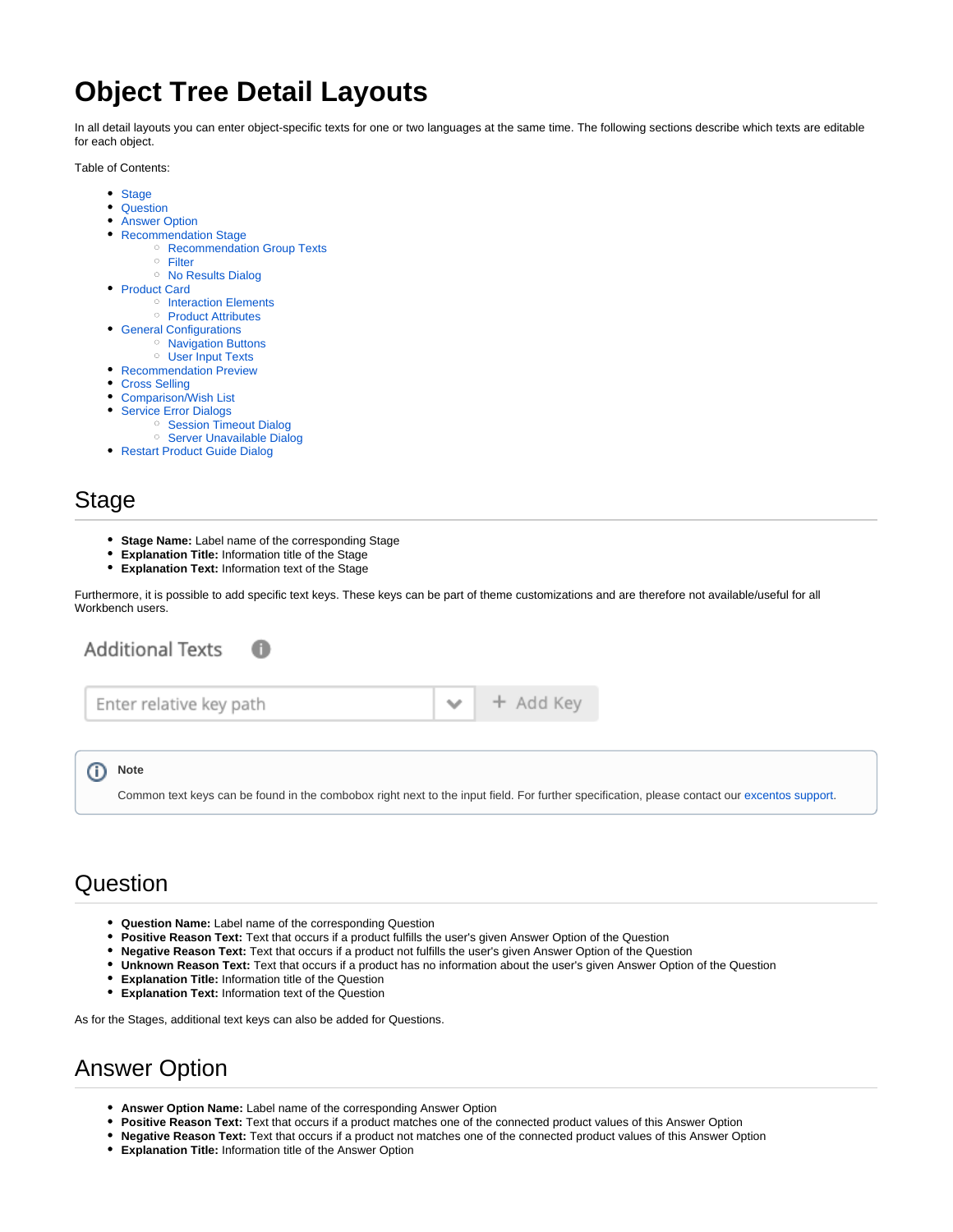**Explanation Text:** Information text of the Answer Option

As for the Stages, additional text keys can also be added for Answer Options.

### <span id="page-1-0"></span>Recommendation Stage

- **Stage Name:** Label name of the Recommendation Stage
- **Price Pattern:** Text and alignment of the currency next to the actual price (represented with the \$price variable).

#### <span id="page-1-1"></span>Recommendation Group Texts

The following title texts are used to group the recommended products in different categories.

- **Top Recommendation:** Title of the best fitting product after the advising process.
- **More Recommendations:** Title of the group which displays more recommended products.
- **Alternatives:** Title of the group which contains all products which not fulfill all user criteria but are considered alternatives.
- **Show More Products:** Caption of the button which displays more products if existing.

#### <span id="page-1-2"></span>Filter

The following elements are part of the filter which is used in the Recommendation Stage.

- **Refine Recommendations:** Caption of the button which opens the filter properties. Within this properties view you can refine your recommendations without leaving the Recommendation Stage.
- **Reset Filter:** Caption of the button which resets all user inputs from the filter properties.
- **Close Filter:** Caption of the button which closes the filter properties.

#### <span id="page-1-3"></span>No Results Dialog

This dialog opens if the user input was too specific and no products could be recommended. The heading and description lines can be used to describe this fact.

- **Heading:** Title of the dialog
- **Description:** More detailed description about the no result dialog
- **Restart Product Guide Button:** With the aid of the restart button the Product Guide can be restarted. This deletes all user inputs.

### <span id="page-1-4"></span>Product Card

The following elements are all part of a product card in the Recommendation Stage.

#### <span id="page-1-5"></span>Interaction Elements

- **Reasons Section Title:** Describes the title of the section in which all reason texts for the recommended product are listed.
- $\bullet$ **Product Attributes Section Title:** Describes the title of the section in which all product attributes (see subsection below) for the recommended product are listed.
- **Product Details Button:** Caption of the button which redirects you to the product detail page of the customers shop/website.
- **Product Description Toggle:** Caption of the toggle button to show or hide the product description text.
- **Next Product Image Text:** Caption of the arrow button to go to the next product image.
- **Previous Product Image Text:** Caption of the arrow button to go to the previous product image.
- **Expand Product Card Text:** Caption of the button to show more details of the product recommendation card.
- **Collapse Product Card Text:** Caption of the button to show less details of the product recommendation card.

#### <span id="page-1-6"></span>Product Attributes

The listed attributes were added in the Recommendation Config view (see [Configure the recommendation cards](https://documentation.excentos.com/display/WORKBENCH/Configure+the+recommendation+cards)). You can translate the prefix text which is displayed in front of the data-dynamic product value.

### <span id="page-1-7"></span>General Configurations

The following subsections list some user interaction elements and hints which may be shown in the Product Guide.

#### <span id="page-1-8"></span>Navigation Buttons

With the aid of the navigation button the user can navigate through the Product Guide.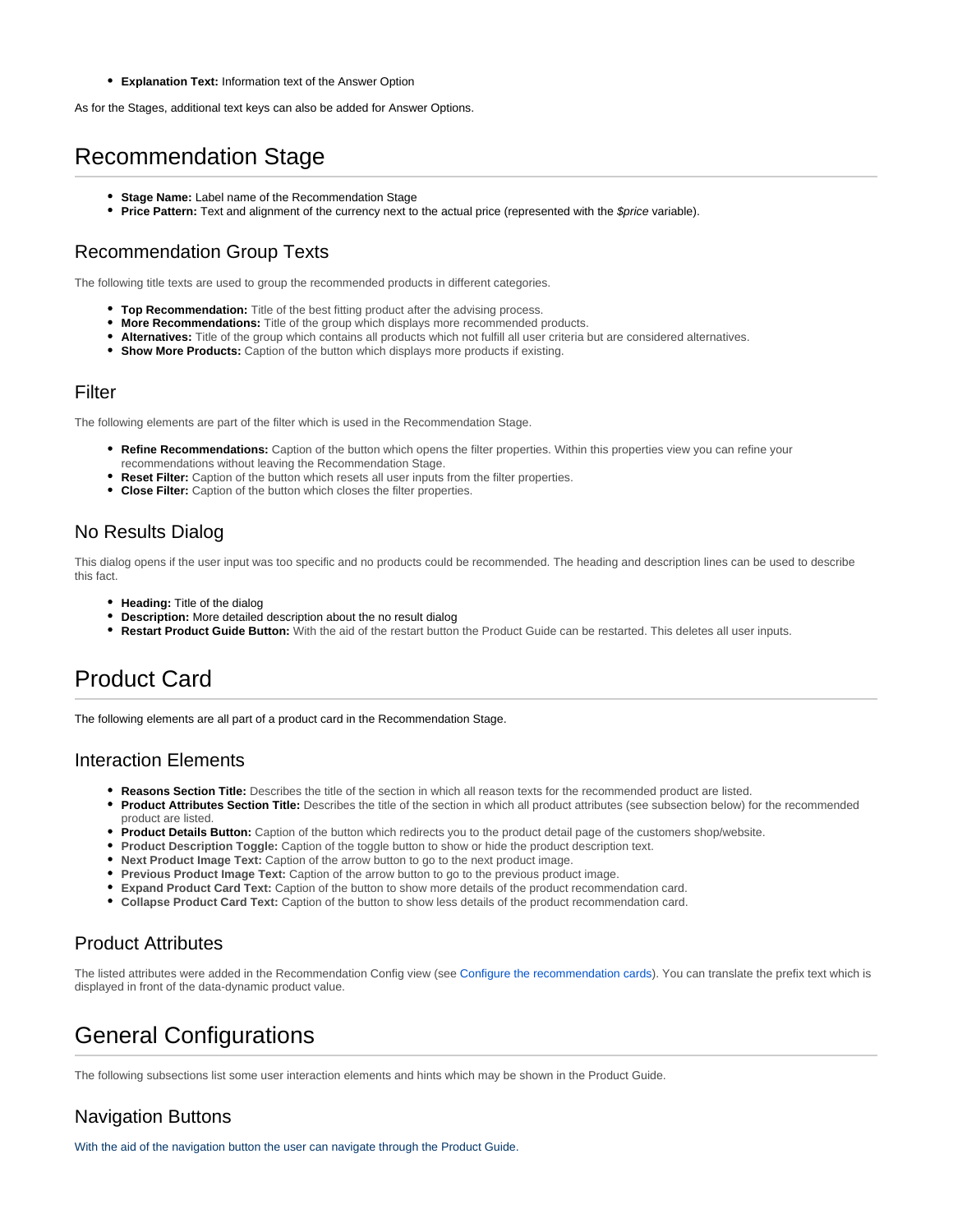- **Next Stage Button:** Gets the user to the following Stage of the Product Guide.
- **Previous Stage Button:** Gets the user to the previous Stage of the Product Guide.
- **Back Button:** Gets the user to the Stage which was visited before the current Stage.
- **Restart Product Guide Button:** Restart the Product Guide. All user information are reset.
- **Go to Result List Button:** Gets the user directly to the Recommendation Stage page.
- **Scroll To Top Button:** Caption of the button to scroll back to the top of the product advisor.
- **Navigation Menu Heading:** Title of the Stage overview menu.

#### <span id="page-2-0"></span>User Input Texts

- **Hint Multiple Answers Selection:** This hint shows if the user can select more than one Answer Option per Question.
- **Selection Tags Heading:** Heading text which is shown above the user selected Answer Options (if they are displayed as tags).
- **Reset User Input Text:** This text signals that a user input can be reset by clicking on this text.
- **Search Input Field Placeholder:** This placeholder is shown in an input search field. If the user enters a text, this text disappears.
- **Dropdown Placeholder:** Placeholder text for all dropdown elements.
- **Show Explanation Content Text:** Info icon caption text to show the explanation content.
- **Hide Explanation Content Text:** Info icon caption text to hide the explanation content.

### <span id="page-2-1"></span>Recommendation Preview

The recommendation preview can be found within the advising process (in general below the Question of a Stage). It contains some recommendations which fulfilling the users requirements the most at that moment.

- **Preview Heading:** Preview title text which is placed above the preview recommendations.
- **Go To Preview Button:** This button caption directs you to the recommendation preview section (e.g. via auto-scrolling).
- **No Preview Heading:** This text appears if no recommendations are available at that moment.

## <span id="page-2-2"></span>Cross Selling

The Cross Selling section contains a bunch of additional products fitting to the recommended product (e.g. a case for a Smartphone).

**Heading:** Title text which is placed above the cross selling section.

### <span id="page-2-3"></span>Comparison/Wish List

The Comparison/Wish list contains user-favored products.

- **Heading:** Title text of the list section
- **Add Product To List:** Caption of the button which adds a product to the list
- **Remove Product From List:** Caption of the button which removes a product from the list
- **Close Button:** Button caption to close the comparison/wish list

### <span id="page-2-4"></span>Service Error Dialogs

There are two different service error dialogs which can be displayed within the Product Guide due to different error reasons.

#### <span id="page-2-5"></span>Session Timeout Dialog

This dialog opens after 30 min without any user input in the Product Guide respectively if the service was restarted. In both cases the entered user data is lost. The Product Guide has to be restarted.

These information should be described to the user with the heading and description line.

- Heading: Title of the dialog
- **Description:** More detailed description about the no session timeout dialog.
- **Restart Product Guide Button:** With the aid of the restart button the Product Guide can be restarted. This deletes all user inputs.
- **Resume Product Guide Button:** The "Resume" button is also displayed within the session timeout dialog. Unlike the restart button, the advisor session can be continued without loosing any user inputs.

#### <span id="page-2-6"></span>Server Unavailable Dialog

This dialog opens if the network or the server is not reachable. As a consequence the Product Guide is not available. A reconnection could solve this problem. This issue can be described with the heading and description lines.

**Heading:** Title of the dialog